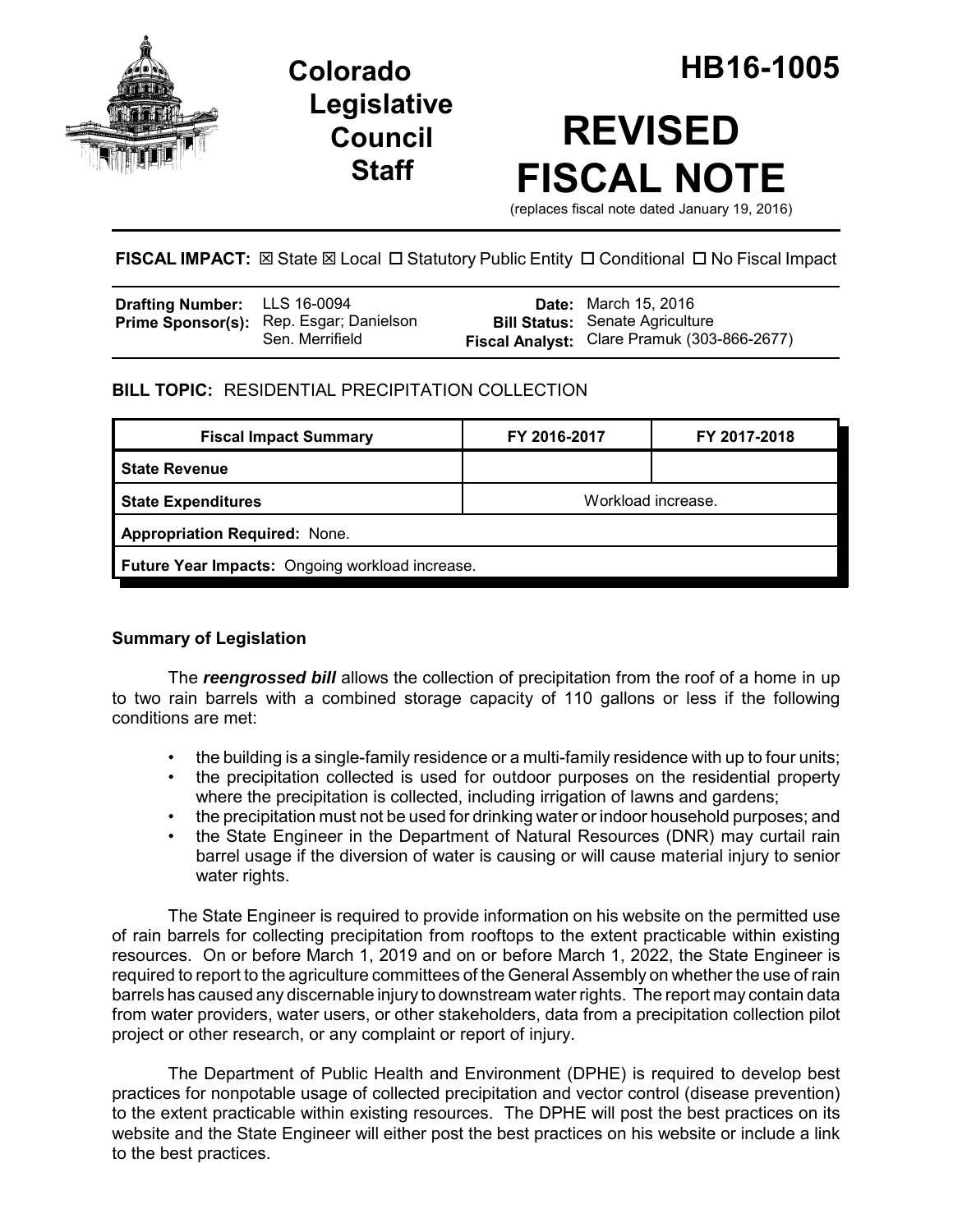March 15, 2016

The bill requires homeowners' associations to allow the use of rain barrels for collection of residential rooftop precipitation with certain exceptions for leased or attached units or common areas. A homeowners' association may impose reasonable aesthetic requirements on the placement or appearance of a rain barrel.

#### **Background**

Colorado law currently allows for limited applications of rooftop precipitation collection. Certain property owners who have wells, or are legally entitled to have a well, may collect precipitation from rooftops after applying for and receiving a special permit. The DNR administers a 10-year pilot program for the collection of precipitation from rooftops for nonpotable uses. The program can include up to 10 new residential or mixed-use developments to develop data and methods to measure local precipitation, native plant consumption, and ground water flow. These projects are required to replace the water collected according to an approved substitute water supply plan.

#### **State Expenditures**

Both the DPHE and the DNR will have an increase in workload from this bill in FY 2016-17. The State Engineer's Office (SEO) in the DNR will develop a fact sheet and post it on its website. The SEO will begin collecting data and preparing reports and monitor the impact of rain barrel usage on downstream water rights. The DPHE will develop best practices for using the collected precipitation and preventing the spread of disease carried by mosquitos. This workload can be accomplished within existing appropriations.

#### **Local Government Impact**

The impact of this bill will depend on the utilization rate of rain barrels to collect precipitation. A high usage rate of rain barrels in concentrated areas will result in a reduction in municipal water usage, particularly for landscape application, and corresponding revenue reduction. This may be offset by a reduction in the cost to purchase and purify drinking water by municipal water providers. Municipal water providers may have an increase in workload to collect and report data to the SEO. Data collection is at the discretion of the water providers and is not expected to create a significant workload increase.

#### **Effective Date**

The bill takes effect August 10, 2016, if the General Assembly adjourns on May 11, 2016, as scheduled, and no referendum petition is filed.

#### **State and Local Government Contacts**

Judicial Civil Natural Resources